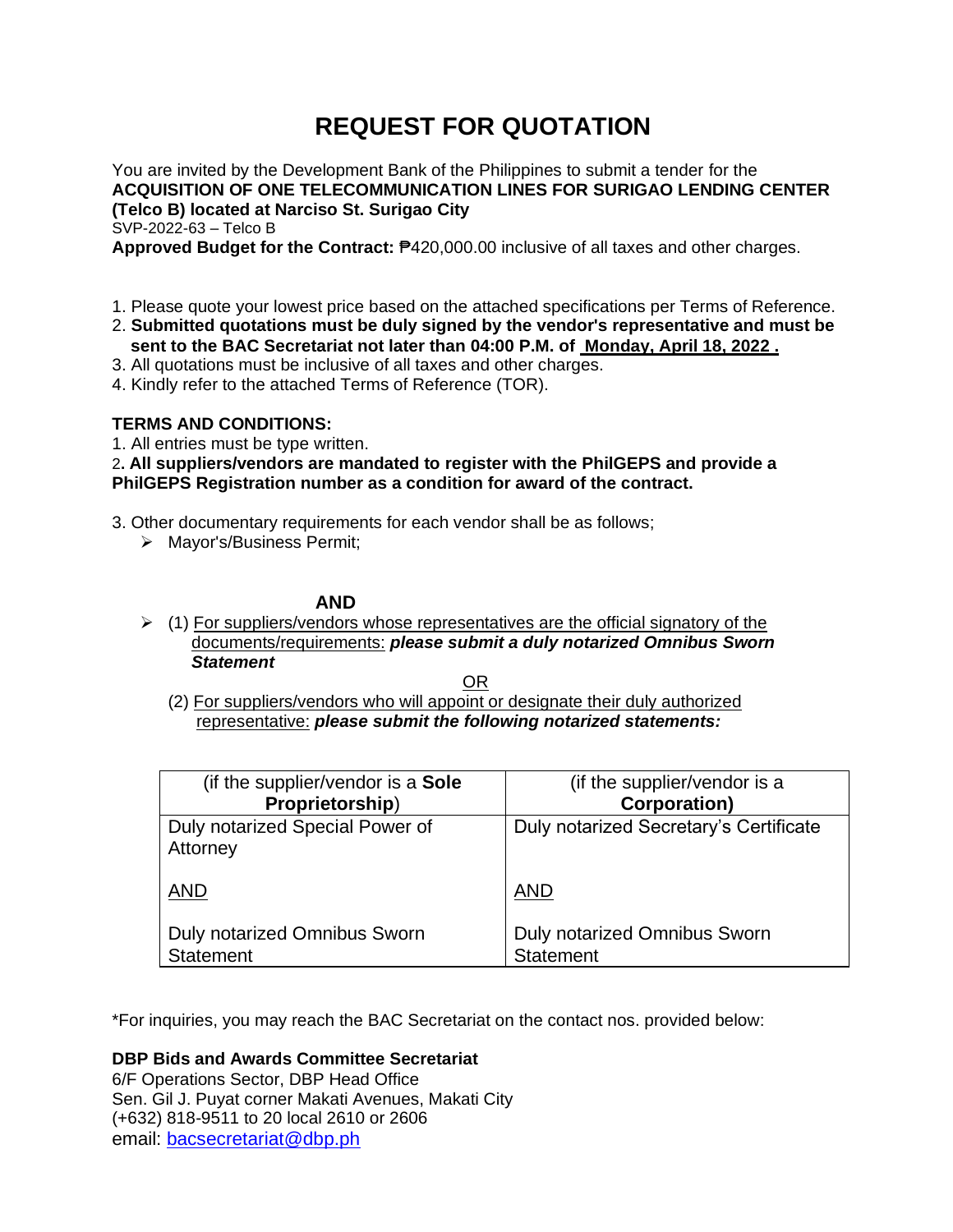**MILICA M** 

# ACQUISITION OF NEW ADDITIONAL AND/OR REPLACEMENT TELECOMMUNICATION LINE/CONNECTIVITY SERVICE FOR THE DEVELOPMENT BANK OF THE PHILIPPINES (DBP)-**SURIGAO LENDING CENTER**

### APPROVED BUDGET FOR THE CONTRACT: Php 420,000

### **TECHNICAL SPECIFICATIONS**

#### A. BACKGROUND

The telecommunication connectivity service (line) is for the connection of DBP online systems, services and facilities in any of the following DBP remote sites:

A.1. Branch Office, including:

A.1.a. Lending Center A.1.b. Cash Center A.1.c. Branch-Lite Unit

A.2. Automated Teller Machine (ATM)

#### **B. OBJECTIVE**

To acquire stable, reliable and secure telecommunication connectivity/line service to link DBP remote sites to the Head Office from an authorized and qualified telecommunication service provider (Telco).

## C. COVERAGE OF THE CONTRACT

The contract will be for a one (1) year period starting from date of acceptance of service with the option for automatic renewal.

#### D. MINIMUM SPECIFICATIONS

- D.1. Connectivity/Line Service Availability
	- > The minimum availability of service is 99.6%.
- D.2. Connectivity/Line Specifications
- D.2.a. Branch Office  $\triangledown$ 
	- D.2.a.i. Wired MPLS/VPN, Radio Last Mile or VSAT connection with minimum of 2 Mbps bandwidth
	- D.2.a.ii. Must be Ku Band or C Band for the VSAT
	- D.2.a.iii. Inclusive network equipment, such as router and or router/modem, must not be on End-of-Life/End-of-Support status within the contract period
	- D.2.a.iv. Router must support GRE/mGRE tunneling and IP Security (ex. dynamic VPN) and SNMP
	- D.2.a.v. DBP shall have the full access of the router
	- D.2.a.vi. Provide near real time and historical link monitoring

D.2.b. ATM - Wired

- D.2.b.i. VPN connection at least 128 Kbps via MPLS
- D.2.b.ii. Inclusive network equipment, such as router and or router/modem, must not be on End-of-Life/End-of-Support status within the contract period
- D.2.b.iii. Support GRE tunneling and SNMP
- D.2.b.iv. Provide near real time and historical link monitoring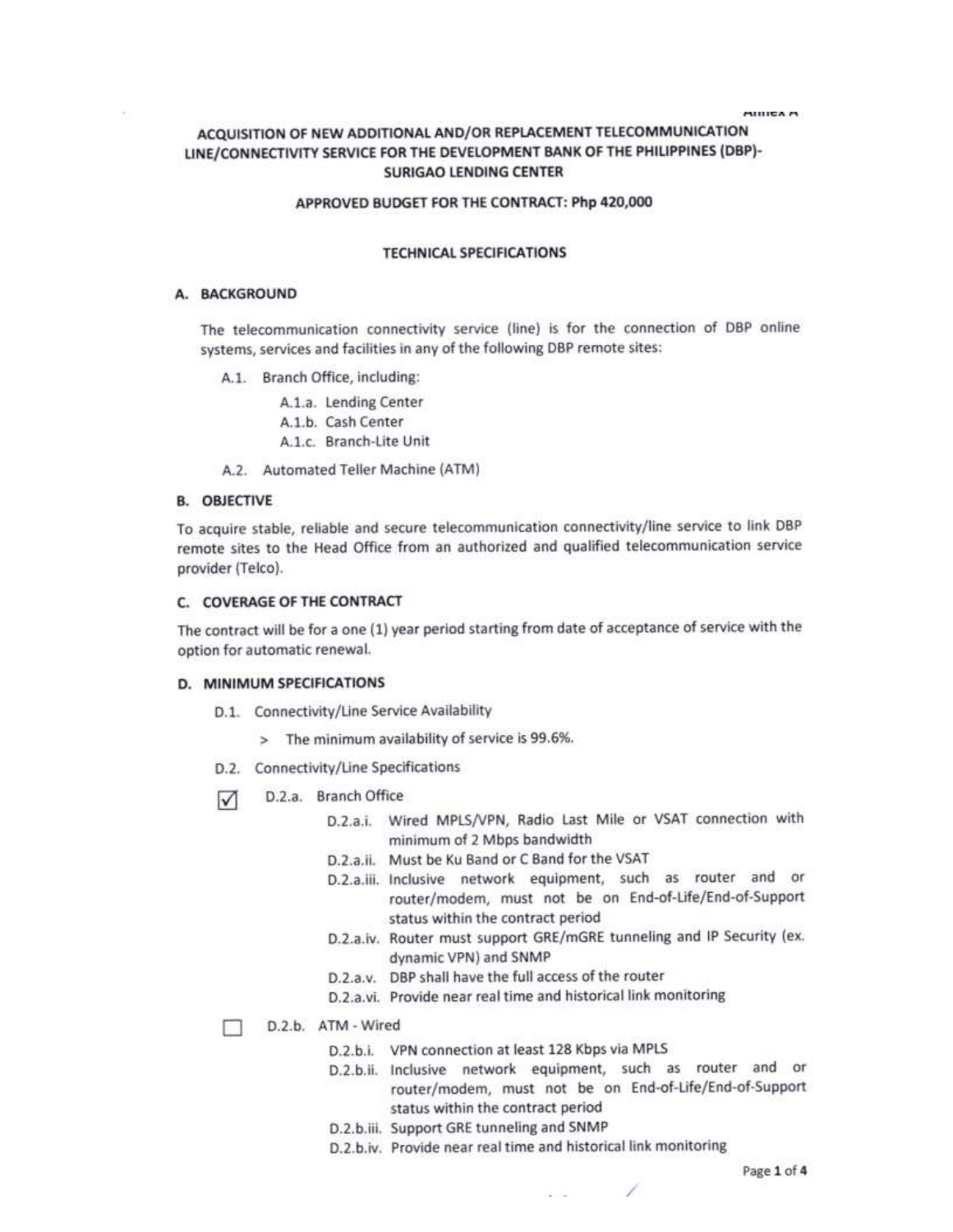LINE/ CONNECTIVITY SERVICE FOR THE DEVELOPMENT BANK OF THE PHILIPPINES (DBP)

# D.2.c. ATM - Wireless

- D.2.c.i. Provide data transmission function by public GPRS/ GSM network or higher
- D.2.a.vii. Inclusive network equipment, such as router and or router/modem, must not be on End-of-Life/End-of-Support status within the contract period
- D.2.c.ii. Support GRE Tunneling and SNMP
- D.2.c.iii. Provide GUI access for local and remote management
- D.2.c.iv. Operate at -30"+75°C temperature
- D.2.c.v. Has LED status indication
- D.2.c.vi. Support RJ45 console port
- D.2.c.vii. Include: 1 power cord, 2 antennas, 1 console cable, 1 set documentation
- D.2.c.viii. Provide near real time and historical link monitoring.
- D.2.c.ix. Meet the average latency requirement of not greater than 200ms measured using the Ping utility or any similar mobile applications
- D.2.c.x. Meet signal requirement of not less than 2 bars measured using mobile or similar devices capable of said measurement
- D.2.c.xi. DBP shall have full access to the Modem/Router
- D.3. Support Services and Incident Management
	- D.3.a. The Telco shall provide 24 x 7 onsite, telephone and email support. For every service unavailability/downtime reported, the response time shall be within thirty (30) minutes.
	- D.3.b. Upon the occurrence of service unavailability/downtime, the Telco shall:
		- D.3.b.i. Conduct problem isolation/resolution and link restoration activities
		- D.3.b.ii. Notification via electronic mail (E-mail) and telephone within one (1) hour of the occurrence
		- D.3.b.iii. Minimum of twice a day status report to DBP via E-Mail
		- D.3.b.iv. Estimated time of arrival (ETA) if onsite activities required
		- D.3.b.v. Estimated time of resolution (ETR)
		- D.3.b.vi. Root cause
		- D.3.b.vii. Comply with DBP policies on security and confidentiality during support services.
	- D.3.c. The Telco shall submit an incident report stating the reason/s for the outage and detailing the steps undertaken to resolve a particular problem upon DBP's request.
- D.4. Service Performance Review
	- > The Telco shall conduct a performance review session at least once every quarter of a year

# E. TELECOMMUNICATION CONNECTIVITY/LINE REQUIREMENT CLASSIFICATION

The primary objective of the following provisions is to have multiple Telcos per site. providing service redundancy, high availability and avoiding single point of failure.

 $\sqrt{\phantom{a}}$  E.1. New Telecommunication Line Requirement

E.1.a. Covered Sites

7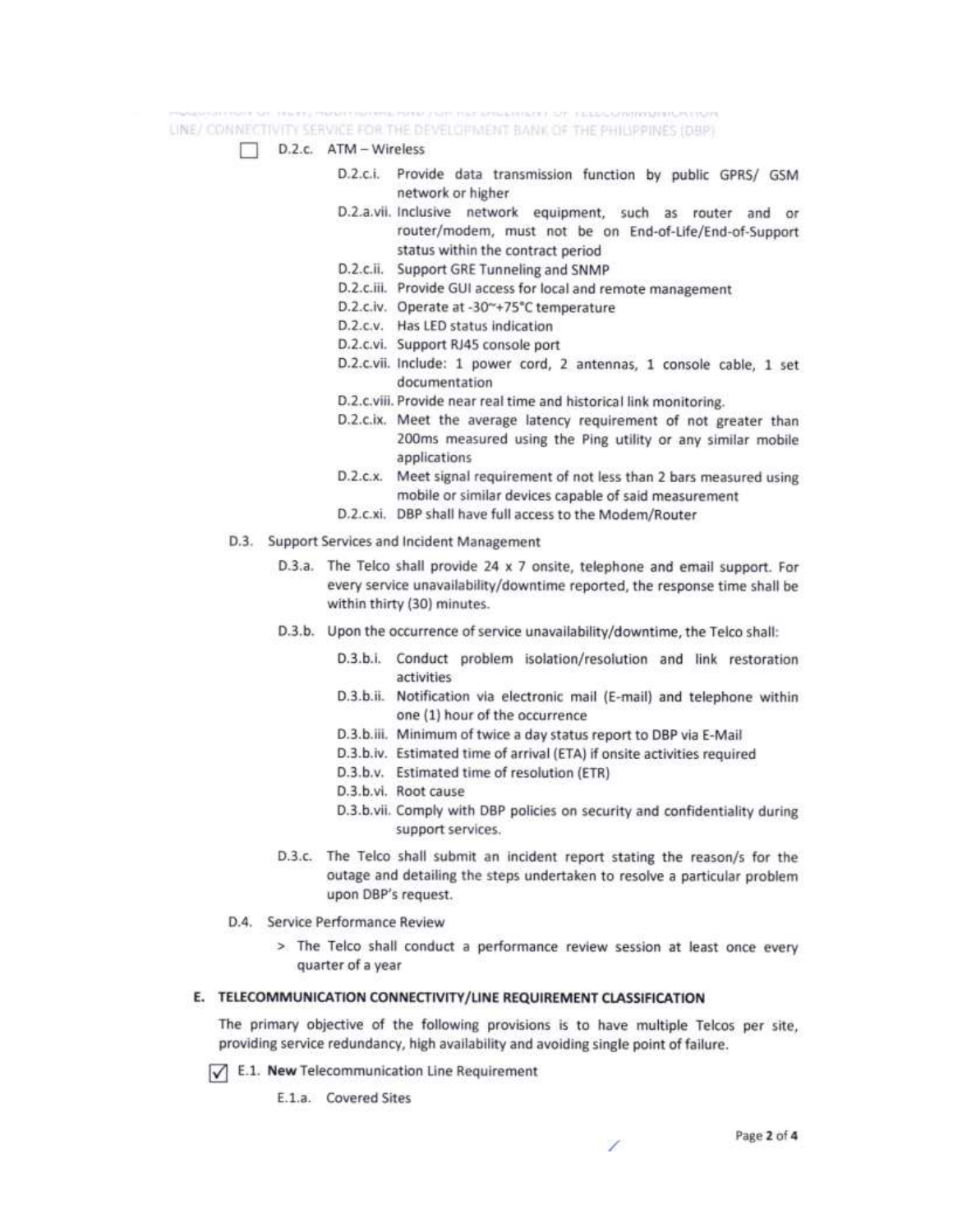- ACQUISITION OF NEW, ADDITIONAL AND /OR REPLACEMENT OF TELECONIMUNICATION LINE/ CONNECTIVITY SERVICE FOR THE DEVELOPMENT BANK OF THE PHILIPPINES (DBP)
	- > New remotes sites

### E.1.b. Telco Selection Criteria

z, x

- > Telecommunication Line for Branch Office
	- E.1.b.i. Two (2) different Telcos (Telco A and Telco B) shall be selected
	- E.1.b.ii. Telco A is the lowest (winning) provider
	- E.1.b.iii. Telco B is the second lowest provider
- > Telecommunication Line for Additional ATM Facility of a Branch Office
	- E.1.b.iv. The Telco must be different from the one which has the majority or most of the telecommunication connectivity services provided for the ATM/s of that Branch Office
- E.2. Additional Telecommunication Line Requirement
	- E.2.a. Covered Sites
		- > For existing sites with existing telecommunication line/s

#### E.2.b. Telco Exception

- > The Telco/s of the existing line/s servicing the site shall not be invited and will not be allowed to participate
- E.3. Replacement Telecommunication Line Requirement

#### E.3.a. Covered Sites

- > For existing sites with existing telecommunication line/s
- E.3.b. Telco Exception
	- E.3.b.i. For Telco Redundancy Replacement
		- > The Telco of the existing line/s servicing the site including the one to be replaced shall not be invited and will not be allowed to participate
	- E.3.b.ii. Replacement for the Purpose of Telecommunication Line Capacity (Bandwidth) Upgrade
		- > The Telco of the other existing line/s servicing the site (i.e., other than the one to be replaced) shall not be invited and will not be allowed to participate
	- E.3.b.iii. For Wireless to Wired Facility Replacement
		- > The Telco of the other existing line/s servicing the site (i.e., other than the one to be replaced) shall not be invited and will not be allowed to participate

#### F. DISCONTINUANCE OF SERVICE

DBP can opt to discontinue the service within the contract period without pre-termination fee/s, if the Telco provider fails to meet the required minimum availability of service, specified in item D.1, for three (3) consecutive months (3-strike rule)

G. PAYMENT

The payment shall be in a monthly basis every after the service acceptance.